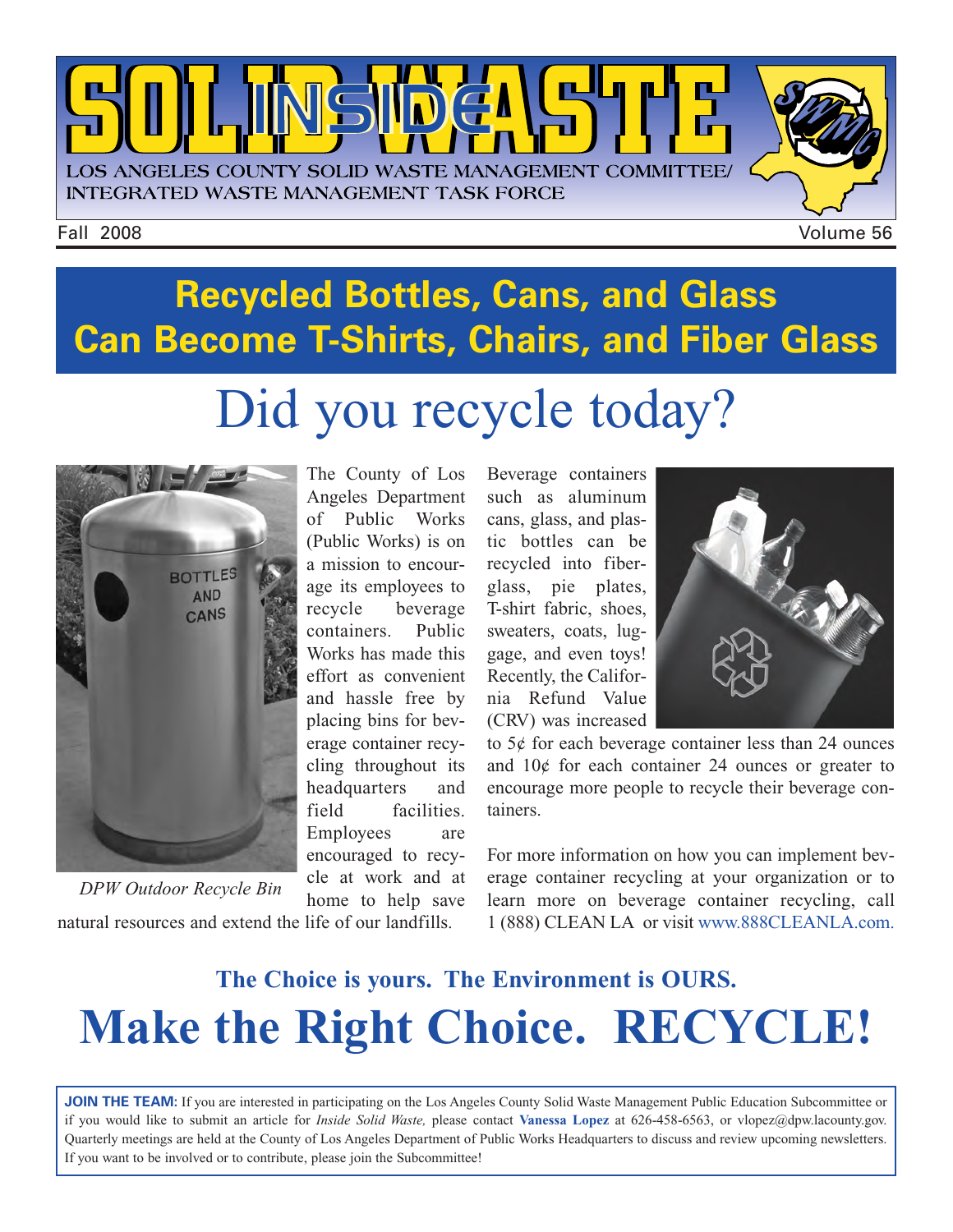## **Update on CIWMB's Proposed Regulations to Strengthen Landfill Financial Assurance Requirements**

Currently, State regulations require three types of financial assurances for municipal solid waste landfills:

- ❍ Closure Financial Assurance covers the costs associated with closing the landfill.
- ❍ Post-Closure Maintenance (PCM) Financial Assurance – covers the costs for maintaining the landfill 30 years beyond its closure date.
- ❍ Corrective Action (CA) Financial Assurance covers remediation costs associated with water contamination issues while the landfill is operating, in closure, or in post-closure status.

As required by Assembly Bill 2296 (2006 Statutes), the California Integrated Waste Management Board (CIWMB) began a two-phase rulemaking process to strengthen the

above financial assurance mechanisms in the event a landfill owner or operator fails to meet its legal obligations. By July 1, 2009, the CIWMB must adopt these regulations and develop recommendations for the Legislature.

To date, the CIWMB has completed Phase I of the rulemaking process by revising closure and post-closure maintenance cost estimates based on the State's liability should the operator fail to perform its obligation. The regulation became effective on February 25, 2008.

For Phase II, the CIWMB completed a study on various financial assurance mechanisms that would protect the State from long-term PCM or CA costs. After working with the AB 2296 Consulting Group, of which the Task Force is a member, and various stakeholders, the CIWMB directed its staff to begin drafting the proposed regulations for a 45 day public comment period. The regulations are expected to be officially released for public comment in late 2008. The proposed regulations are expected to address the following key issues:

- ❍ Require all landfills permitted after 1988 to update their PCM plans every five years during the PCM period (currently, only permitted sites closed after 2003 are subject to this requirement);
- ❍ Require financial assurance for CA not related to water quality;
- ❍ Clarify cost estimate regulations concerning PCM, premature closure, and greatest extent of closure; and
- ❍ Develop requirements for a pooled fund and performance evaluation.

In addition, the CIWMB and landfill operators support the formation of a pooled fund as a backstop should landfill owners or operators default on their responsibility to provide for the landfill closure and post-closure maintenance

> and corrective actions. The formation of such a pooled fund that requires statutory establishment has been consistently opposed by local governments and the Task Force because it would allow the private landfill owners or operators to file for bankruptcy at anytime and walk away from their legal responsibilities, ultimately leaving the cities, counties, and other public agencies held liable. As such, the three recent landfill industry sponsored bills, AB 2866, AB 1390, and SB 1252 (proposed amendment

dated August 22, 2008), designed to establish such a pooled fund, failed to receive the Legislature approval in 2008.

For more information, please contact Martins Aiyetiwa of the County of Los Angeles Department of Public Works at 626-458-3553, M-Th, 7 a.m. to 5:30 p.m., or maiyet@dpw.lacounty.gov; or Mike Mohajer of the Task Force at 909-592-1147; or visit the CIWMB's rulemaking [site at www.ciwmb.ca.gov/rulemaking/Postclosure/](http://www.ciwmb.ca.gov/rulemaking/Postclosure/default.htm) default.htm.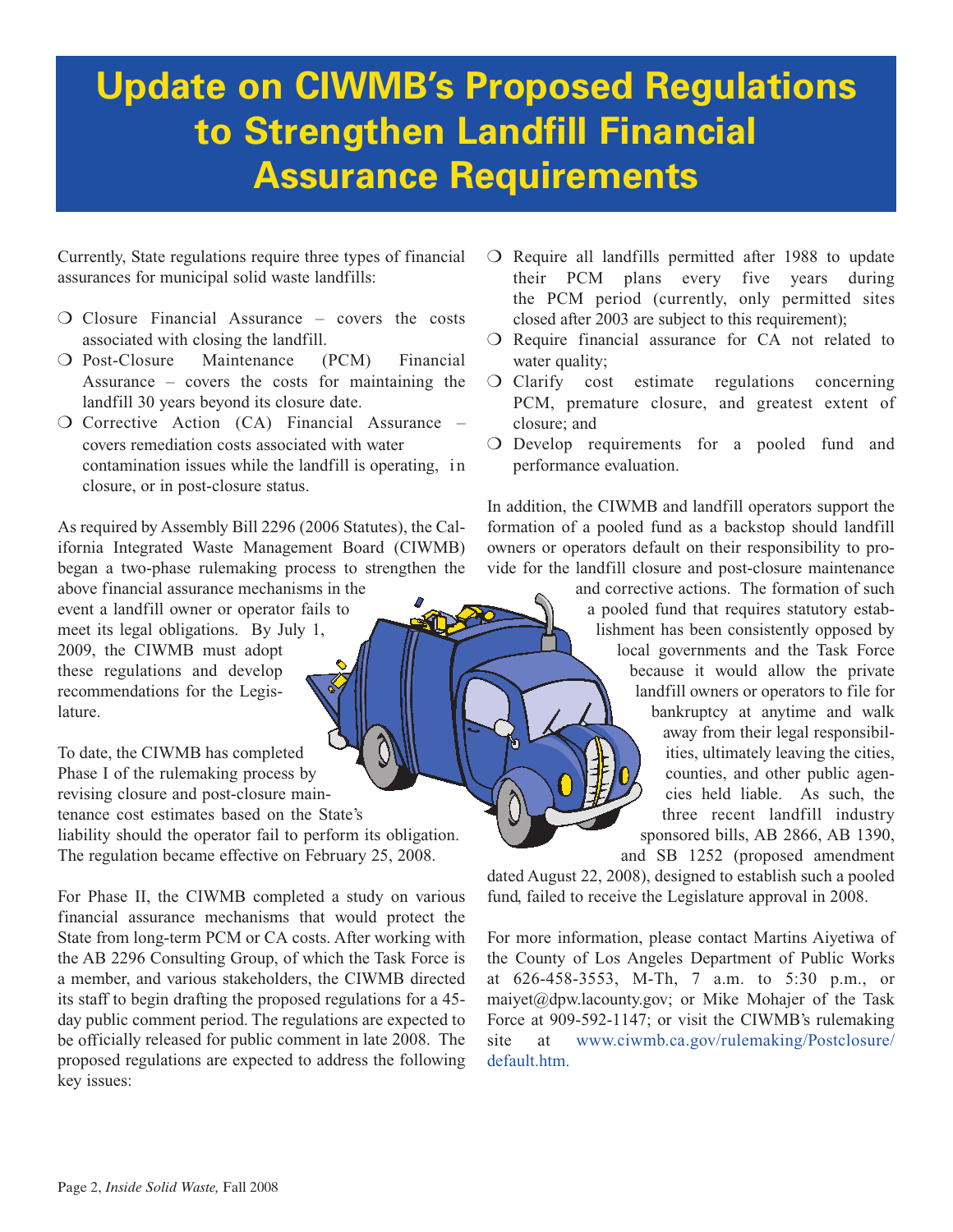### **2008 LEGISLATIVE UPDATE – END OF SESSION SUMMARY**

| <b>Bill Number</b>                              | <b>Position</b> | <b>Status</b>               | <b>Summary</b>                                                                                                                                                                                                                                                                                                                                                                                                                                                                                                                                                                                                                                                                                                                    |
|-------------------------------------------------|-----------------|-----------------------------|-----------------------------------------------------------------------------------------------------------------------------------------------------------------------------------------------------------------------------------------------------------------------------------------------------------------------------------------------------------------------------------------------------------------------------------------------------------------------------------------------------------------------------------------------------------------------------------------------------------------------------------------------------------------------------------------------------------------------------------|
| AB 2866<br>As amended $7/1/08$                  | Oppose          | Failed                      | Increases the State's solid waste tipping fee from \$1.40 per ton to \$2 per<br>ton beginning July 1, 2009, and directs additional funding toward<br>specified "clean fuel demonstration projects," including programs for<br>compostable organics diversion as well as creation of a "pooled fund" to<br>pay for the proper closure, post-closure maintenance and corrective<br>actions for those landfills whose owners/operators fail to provide the said<br>required work.                                                                                                                                                                                                                                                    |
| SB 1016<br>Enrolled $8/26/08$                   | Support         | Chaptered<br>$9 - 26 - 08$  | Revises the current diversion rate measurement system to a per-capita<br>disposal based system, using the average of 2003-2006 disposal rate as a<br>base year.                                                                                                                                                                                                                                                                                                                                                                                                                                                                                                                                                                   |
| SB 1252<br>As proposed to<br>be amended 8/22/08 | Oppose          | Proposed<br>Amend<br>Failed | Increases the waste diversion mandate imposed on local governments<br>from 50 to 60 percent by January 1, 2015, and 75 percent by January 1,<br>2020; increase the Statewide landfill tipping fee from \$1.40 per ton to<br>\$2.13 per ton, with the increased revenue to be used for specified purposes<br>including creation of a "pooled fund" to pay for the proper closure, post-<br>closure maintenance and corrective actions for those landfills whose<br>owners/operators fail to provide the said required work; and change the<br>designation of greenwaste used as alternative daily cover from beneficial<br>use to disposal for the purposes of charging the Statewide tipping fee,<br>under certain circumstances. |
| SB 13<br>Enrolled $8/31/08$                     | Support         | Chaptered<br>$9 - 30 - 08$  | Allows up to \$20 million to be expended between July 1, 2009, to<br>January 1, 2012, for regional beverage container recycling and litter<br>reduction programs grants.                                                                                                                                                                                                                                                                                                                                                                                                                                                                                                                                                          |

For more information on these bills or copies of Task Force letters, please visit our website[, www.lacountyiswmtf.org,](www.lacountyiswmtf.org) or contact Coby Skye of the County of Los Angeles Department of Public Works at 626-458-5163, M-Th, 7 a.m. to 5:30 p.m. or Mike Mohajer of the Task Force at 909-592-1147.

#### **continued from page <sup>3</sup> Waste Board's Strategic Directive 6.1 May Impact Los Angeles County Jurisdiction**

governments, the Waste Board needs to formally define the terms "organic-" and "compostable organic-" materials through a regulatory process for the purpose of SD 6.1.

Further, as part of SD 6.1 implementation and the Waste Board's consideration to potentially eliminate any diversion credit for use of green waste as a landfill alternative daily cover, the Waste Board is currently pursuing the siting of composting facilities and providing subsidies to make these operations economically viable. Within a highly urbanized area such as metropolitan Los Angeles County, the development of composting facilities is not viable due to factors such as stringent air quality regulations, a lack of suitable sites, and opposition from nearby communities.

Alternatively, by placing greater reliance on the development and siting of new conversion technology facilities, the Waste Board is able to derive much benefit towards achieving significant diversion of organic materials from landfills. As such, the Waste Board should consider the findings of local studies as well as those by their AB 2770 Report regarding conversion technologies, rather than tending towards "soft" solutions such as forming additional committees and duplicating efforts.

On August 13, 2008, the Task Force forwarded a letter to the Waste Board formalizing the above concerns and is currently awaiting their response. For more information, please contact Mike Mohajer of the Task Force at 909-592-1147.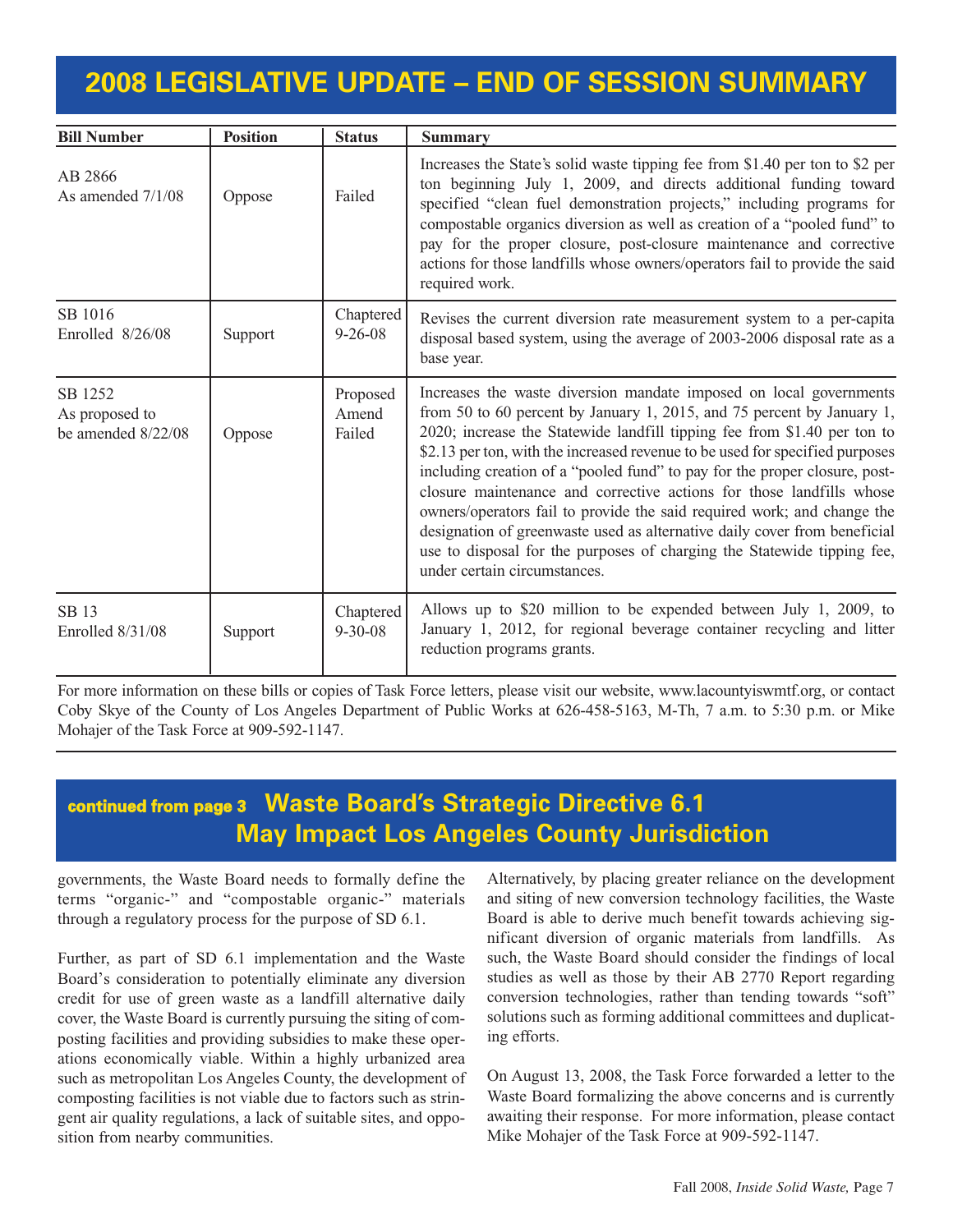Household Hazardous waste can be taken to any of [these locations. Electronic waste is also accepted.](http://www.lacity.org/san/solid_resources/special/hhw/safe_centers/index.htm) Call 1-800-98-TOXIC or 1 (888) CLEAN-LA for more information.

**Gaffey Street Collection Center** 1400 N. Gaffey St. San Pedro, CA 90021 *Open Friday, Saturday, and Sunday 9 a.m. - 3 p.m.*

**Hyperion Treatment Plant** 7660 W. Imperial Highway, Gate B Playa Del Rey, CA 90293 *Open Saturday and Sunday 9 a.m. - 3 p.m.*

**Washington Boulevard Collection Center** 2649 E. Washington Blvd. Los Angeles, CA 90021 *Open Friday, Saturday, and Sunday 9 a.m. - 3 p.m.*

#### **Randall Street S.A.F.E. Center**

11025 Randall St. Sun Valley, CA 91352 *Open Saturday, Sunday, and Monday 9 a.m. - 3 p.m.*

**UCLA location** 550 Charles E. Young Dr. West Los Angeles, CA 90095 *Open Thursday, Friday, and Saturday 8 a.m. - 2 p.m.*

**Los Angeles/Glendale Collection Center** 4660 Colorado Blvd. Los Angeles, CA 90039 *Open Saturday and Sunday 9 a.m. - 3 p.m.*

#### **Antelope Valley Environmental Collection Center Antelope Valley Public Landfill** 1200 West City Ranch Road Palmdale CA, 93551 *[Open 1st and 3rd Saturday each month 9 a.m. - 3 p.m.](http://ladpw.org/epd/avecc/index.cfm)*



# **What's Up?**

**HHW ROUNDUPS** are open from 9 a.m. to 3 p.m. unless otherwise indicated. For more information, call the County of Los Angeles Department of Public Works, at **1 (888) CLEAN-LA (253-2652).** For information about City of Los Angeles events, call **1 (800) 98-TOXIC (988-6942)**

- November 1 **Unincorporated South Whittier** Los Angeles County Sheriff`s Department STAR Training Center, 11515 South Colima Road
- November 8 **Bellflower -** Simms Park Clark Avenue and Oak Street
- November 8 **South El Monte -** Los Angeles County Sheriff`s Department STAR Training Center, 11515 South Colima Road
- November 15 **El Segundo** Raytheon Company, Parking Lot G Hughes Way off of Sepulveda Boulevard
- November 15 **Lennox** Park and Ride Lot [9AM - 2PM Hawthorne Boulevard & 111th Street](http://ladpw.org/general/enotify/Calendar_Template/Calendar.aspx)

November 22 **Monterey Park** - East Los Angeles College Stadium Parking Lot Bleakwood Avenue & Floral Drive

- December 6 **Malibu** Malibu Civic Center (Rear Parking Lot) 23519 West Civic Center Way
- December 13 **Lomita** Lomita City Hall Parking Lot 24300 Narbonne Avenue
- December 20 **La Verne** Bracket Field Fairplex Drive & West McKinley Avenue
- January 10 **Bell Gardens** John Anson Ford Park Swimming Pool Parking Lot 7800 block of Scout Avenue
- January 17 **El Monte** El Monte Airport 4233 North Santa Anita Avenue

## **[ANNOUNCEMENT](www.lacountyiswmtf.org,)**

**Looking for up-to-date information about the Task Force?**

*Visit www.lacountyiswmtf.org where you can find agendas, meeting minutes, and copies of the Inside Solid Waste newsletter.*

Page 4, *Inside Solid Waste,* Fall 2008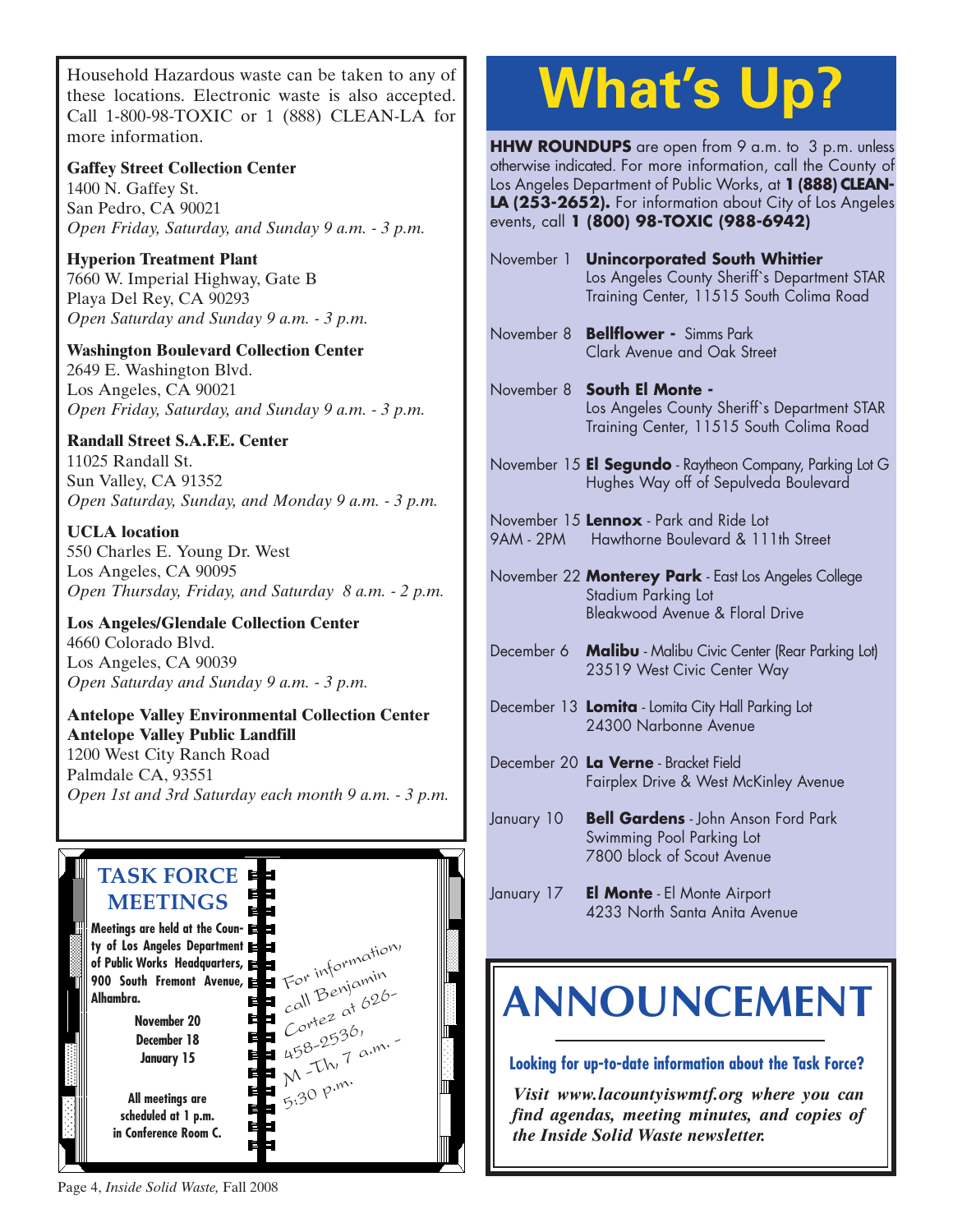### **SUNSHINE CANYON CITY/COUNTY LANDFILL UPDATE**

The combined Sunshine Canyon City/County Landfill, when fully operational, would be one of the largest landfills in the nation, straddling two jurisdictions: the County of Los Angeles unincorporated area and the City of Los Angeles. Because of this unique situation, the permitting and oversight of the Landfill have been an ongoing complex process. Below is a list of notable events since early 2008 categorized according to the type of permit.

#### **Solid Waste Facility Permit (SWFP)**

❍ January 8 - Browning-Ferris Industries of California (BFI), the owner/operator of the Landfill, submitted a Solid Waste Facility Permit (SWFP) application to the California Integrated Waste Management Board (CIWMB) for the combined City/County Landfill. The application was submitted to the CIWMB directly since at the time, there was no single Local Enforcement Agency (LEA) in existence at local level that could operate as the LEA for the combined City/County Landfill.

❍ June 17 - The CIWMB issued a SWFP for the proposed combined Landfill even though BFI had not obtained a Finding of Conformance (FOC) from the Task Force. The Task Force repeatedly informed the CIWMB that its action directly violates State regulations (Title 14, Section 18756) that require an FOC be granted prior to issuance of an SWFP. However, the CIWMB responded that based on its policy guidelines, it determined the requirement of the said regulations was satisfied since the project is an existing landfill identified in the County's Countywide Siting Element. The Task Force believes that the CIWMB is inconsistent in its policy in this regard. While on one hand, the CIWMB requires the Task Force to implement the requirements of the Countywide Siting Element pursuant to the said regulations, the CIWMB disregards the FOC process in the permitting of this landfill on the other hand.

❍ July 22 - The CIWMB certified the Sunshine Canyon Landfill Local Enforcement Agency (SCL-LEA). The SCL-LEA is a new entity created by the City and County to serve as the LEA for the combined landfill.

❍ August 1 - The CIWMB transferred the LEA responsibilities to the SCL-LEA.

#### **Finding of Conformance**

❍ May 21 - BFI submitted a Finding of Conformance (FOC) application to the Task Force for the proposed combined landfill. At its July meeting, the Task Force Facility Plan and Review Subcommittee deemed the application incomplete citing specific deficiencies, including the need for BFI to provide evidence from the City that BFI can commence operation of the combined City/County Landfill. On August 4, the Task Force also forwarded a letter to the City Mayor requesting clarification on the City's current land use permit approval status.

#### **Land Use Permit**

❍ August 28 - The County's Technical Advisory Committee met to evaluate whether BFI fulfilled all the pre-requisites prior to BFI operating the combined landfill. The Committee determined that BFI satisfied most of the prerequisites except: 1) obtaining an FOC for the City/County Landfill from the Task Force; 2) obtaining a Memorandum of Understanding (MOU) with the City and County for the for the equitable allocation of revenue to be derived from the combined City/County Landfill; and 3) providing evidence from the City that BFI is authorized to operate a combined City/County Landfill.

❍ September 9 - The County issued a Notice of Violation to BFI for not complying with the Landfill's Conditional Use Permit's requirement that at least 50% of the cumulative total waste accepted by the City and County Landfills, measured on an annual basis, be deposited on the City side.

❍ The City and County are currently working towards an MOU to combine efforts for the combined City/County Landfill regarding certain land use conditions adopted by each jurisdiction to be consolidated, merged, and/or reconciled for any inconsistencies. The MOU will also allow coordination of certain specified land use requirements for more efficient operation of the combined City/County Landfill.

#### **Waste Discharge Requirements**

❍ August 15 - The Water Board issued a tentative revised Waste Discharge Requirement order to BFI. The Water Board will hold a public hearing on October 2, 2008, to consider the matter. It is expected that the Water Board will take action at the hearing.

The City and County continue to work with BFI to ensure that BFI meets all the requirements of both jurisdictions' land use permit requirements prior to operating a City/County Landfill in order to protect public health and safety, and the environment.

For more information, please contact Martins Aiyetiwa of the County of Los Angeles Department of Public Works at 626-458-3553, M-Th, 7 a.m. to 5:30 p.m.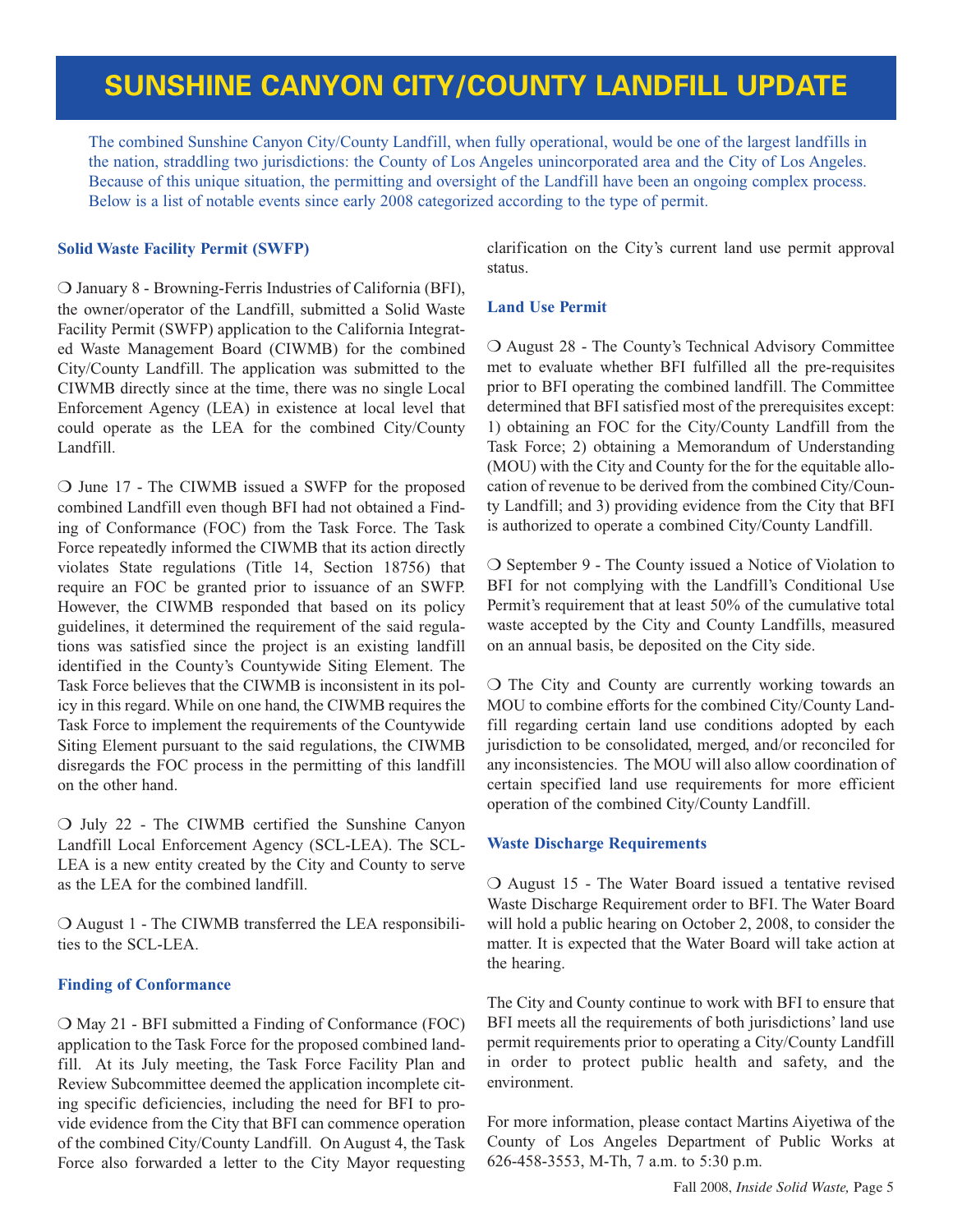## **2008 LEGISLATIVE UPDATE – END OF SESSION SUMMARY**

Below is a summary of those legislative proposals that the Task Force had taken a formal position on during the second half of the 2007-08 Legislative Session. Out of 13 bills, only 5 were enrolled and forwarded to the Governor, who in a "normal" legislative process, has 30 days to sign, veto, or allow the enrolled bills to become law without his signature.

| <b>Bill Number</b>            | <b>Position</b> | <b>Status</b>              | <b>Summary</b>                                                                                                                                                                                                                                                                                                                                                                                                                                                                                                                                                                                                                                                                                                                         |
|-------------------------------|-----------------|----------------------------|----------------------------------------------------------------------------------------------------------------------------------------------------------------------------------------------------------------------------------------------------------------------------------------------------------------------------------------------------------------------------------------------------------------------------------------------------------------------------------------------------------------------------------------------------------------------------------------------------------------------------------------------------------------------------------------------------------------------------------------|
| AB 501<br>Enrolled 8/15/08    | Support         | Vetoed                     | Requires a pharmaceutical manufacturer, upon consumer request, to provide<br>a sharps container, a coupon for a sharps container, a toll-free telephone<br>number, or website that directs the patient to a sharps container supplier.                                                                                                                                                                                                                                                                                                                                                                                                                                                                                                 |
| AB 712<br>As Amended 5/02/07  | Oppose          | Failed                     | Imposes a new tipping fee of \$0.50/ton of waste disposed in California to<br>fund air quality compliance for off-road diesel vehicles that dispose,<br>transfer, or process solid waste or recyclable materials.                                                                                                                                                                                                                                                                                                                                                                                                                                                                                                                      |
| AB 1075<br>As Amended 5/14/08 | Support         | Failed                     | Revises the definition of "transformation" to exclude anaerobic digestion,<br>and define composting operation and facility.                                                                                                                                                                                                                                                                                                                                                                                                                                                                                                                                                                                                            |
| AB 1390<br>As Amended 8/22/08 | Oppose          | Failed                     | Increases the waste diversion mandate imposed on local governments from<br>50 to 60 percent by January 1, 2015, and 75 percent by January 1, 2020;<br>increases the Statewide landfill tipping fee from \$1.40 per ton to \$2.13 per<br>ton, with the increased revenues to be used for specified purposes<br>including the creation of a "pooled fund" to pay for the proper closure,<br>post-closure maintenance and corrective actions for those landfills whose<br>owners/operators fail to provide the said required work; and change the<br>designation of greenwaste used as alternative daily cover from beneficial<br>use to disposal for the purposes of charging the Statewide tipping fee,<br>under certain circumstances. |
| AB 1391<br>Enrolled 9/05/08   | Support         | Vetoed                     | Beginning July 1, 2009, requires a retailer that sells a covered electronic<br>device to provide a customer with information on the California Integrated<br>Waste Management Board's Internet website. The website shall include<br>information on returning, recycling, or disposing of the device.                                                                                                                                                                                                                                                                                                                                                                                                                                  |
| AB 1860<br>Enrolled 9/11/08   | Support         | Chaptered<br>$9 - 29 - 08$ | Requires the manufacturer of a recalled product to properly dispose of the<br>product. The manufacturer cannot export the product, or permit it to be<br>exported, for disposal in a manner that poses a significant risk to the<br>public's health or the environment.                                                                                                                                                                                                                                                                                                                                                                                                                                                                |
| AB 2640<br>As Amended 8/4/08  | Oppose          | Failed                     | Would make green waste used as alternative daily cover (ADC) subject to<br>a solid waste tipping fee after January 1, 2010. The revenue generated<br>would be used to provide grants for new or existing composting facilities,<br>excluding any process that utilizes "high-temperature thermal<br>technology."                                                                                                                                                                                                                                                                                                                                                                                                                       |
| AB 2695<br>As Amended 6/26/08 | Support         | Failed                     | Allows solid waste local enforcement agencies to maintain an inspection<br>program that include public awareness activities, enforcement and<br>abatement of illegal dumping in their inspection program, and establishes<br>an illegal dumping grant and loan program by the California Integrated<br>Waste Management Board.                                                                                                                                                                                                                                                                                                                                                                                                         |
| AB 2829<br>As Amended 4/7/08  | Support         | Failed                     | Requires stores to provide bags with a statement describing the negative<br>environmental and wildlife impacts caused by littered plastic bags.<br>Therefore, encouraging the use of reusable bags. Under certain conditions,<br>requires stores to charge a plastic bag impact fee of \$0.25 per bag.                                                                                                                                                                                                                                                                                                                                                                                                                                 |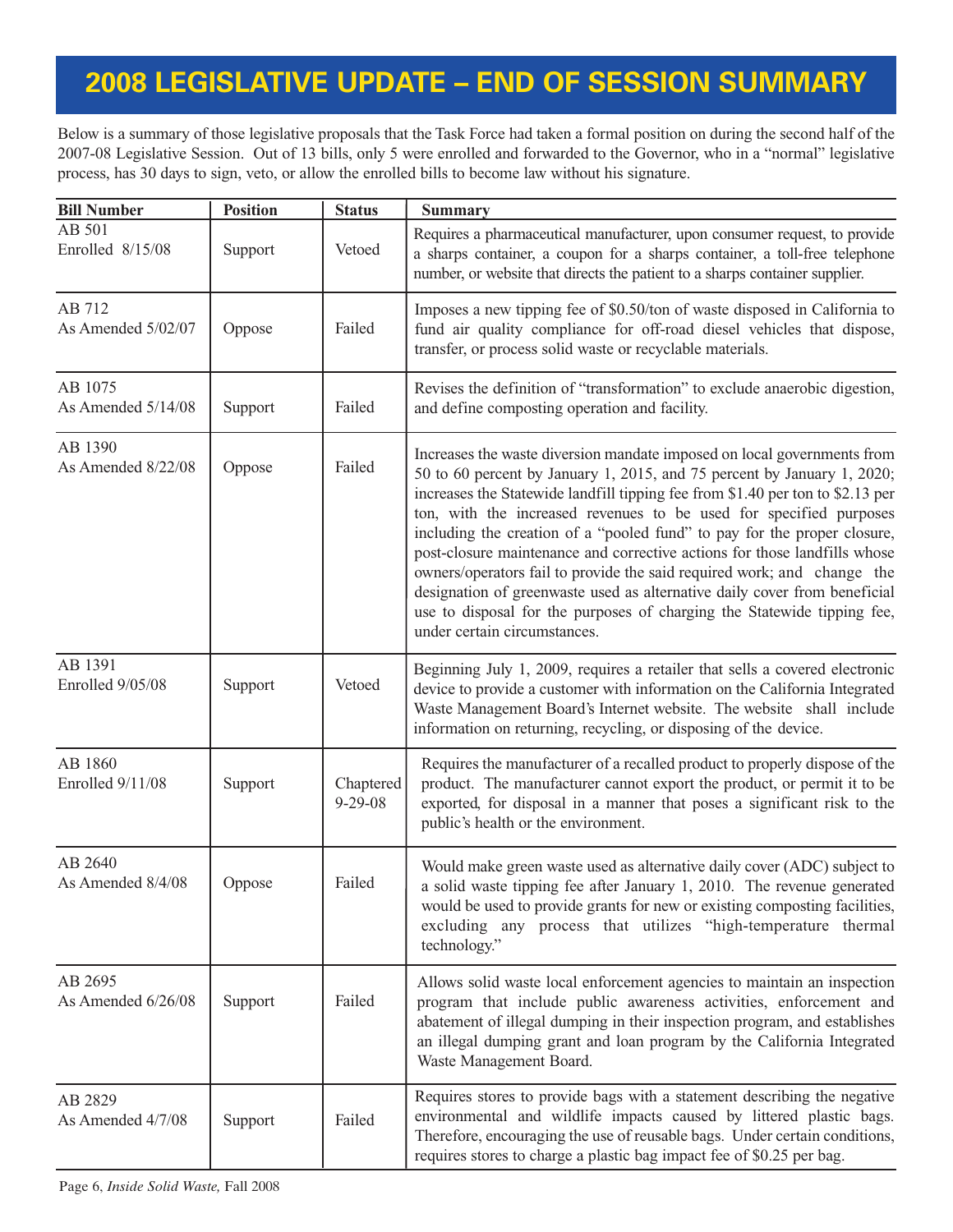### **County of Los Angeles, Department of Public Works Takes a Safe, Proactive Approach in Properly Managing Home-Generated Sharps Waste**

Beginning September 1, 2008, State law (Senate Bill 1305 - 2006 Statutes) makes it illegal to dispose of home-generated

sharps waste in the trash, recycling, green waste, or commercial containers and requires that all sharps waste be transported to a collection center in an approved sharps container. Home-generated sharps waste means hypodermic needles, pen needles, intravenous needles, lancets, and other devices that are used to penetrate the skin for the delivery of medications derived from a

household, including a multifamily residence or household.

Each year in the United States, approximately three billion home-generated sharps waste end up in the trash, recycling containers, or are flushed down the toilet. When sharps waste is not disposed of properly, it poses a serious health risk to children, sanitation workers, and the general public.

To provide safe and convenient means for residents to properly dispose of home-generated sharps waste and comply with the law, the County of Los Angeles expanded its existing Household Hazardous Waste Management Program (the largest in the Nation) to provide for collection of home-generated sharps waste. The Program is being implemented by the County Department of Public Works (Public Works). As part of the expanded Program, Public Works purchased State approved sharps containers which are available free of charge to Los Angeles County residents. Residents can pick-up a

> sharps container at one of the County's designated distribution sites. Once the container is full, it can be exchanged for a new container at any participating designated collection site. For the elderly and the disabled residents, a mail-back program is available to assist with proper distribution and disposal.

Currently, the expanded Program provides for collection of home-generated sharps waste at its weekly Household Hazardous Waste Collection Roundup events throughout Los Angeles County, the Antelope Valley Environmental Collection Center in Palmdale, and at the City of Los Angeles' six S.A.F.E. centers. To better assist the residents, Public Works has secured additional collection and distribution sites by partnering with certain cities, the Los Angeles County Department of Public Health, and some Goodwill stores. Detailed information on all the designated sites can be found a[t www.888CleanLA.com.](http://ladpw.org/epd/hhw/sharps/sites.cfm) 

For more information about the County's Home-Generated Sharps Waste Management Program, call Neonika Walker at (626) 458-3509, Monday through Thursday, 7 a.m. - 5:30 p.m. You may also visit [www.888CleanLA.com](http://ladpw.org/epd/hhw/sharps/index.cfm) or call 1(888) CLEAN LA for more details.

### **Waste Board's Strategic Directive 6.1 May Impact Los Angeles County Jurisdiction**

The California Integrated Waste Management Board's (Waste Board) Strategic Directive (SD) 6.1 calls for a 50 percent reduction in the amount of "organics" being disposed in landfills by 2020. The term "organic," however, has not been defined by statute or by the Waste Board. Depending on how the term is defined, this could mean a waste diversion mandate in excess of 80 percent for jurisdictions in California which may cost local governments millions of dollars in their attempt to achieve such an unrealistic mandate.

Based on Item 15 of the Waste Board's December 11, 2007, agenda and Item 11 of their June 17, 2008, agenda indicating that "Organic materials comprise over 30 percent of the waste stream disposed in California landfills," one may assume that the goal of SD 6.1 is focused on "composting" and/or diverting "source separated" streams, such as green waste, food waste, and manure, and not the total "organics" currently being disposed in landfills. However, such an assumption is inconsistent with the 2004 Statewide Waste Characterization Study released by the Waste Board, which stated that the "organic" fraction of solid waste disposed of in California landfills ranges between 70 to 80 percent.

The Webster's Dictionary definition of "organic" is: "of, relating to, or derived from living organisms" and "of, relating to, or containing carbon compounds." Applying this definition (since the term "organic" is not defined by statute nor has it been defined by the Waste Board as it relates to SD 6.1) would mean a potential mandate of over 80 percent diversion on jurisdictions. In order to avoid confusion among the legislature and regulatory bodies, regulated communities, and local